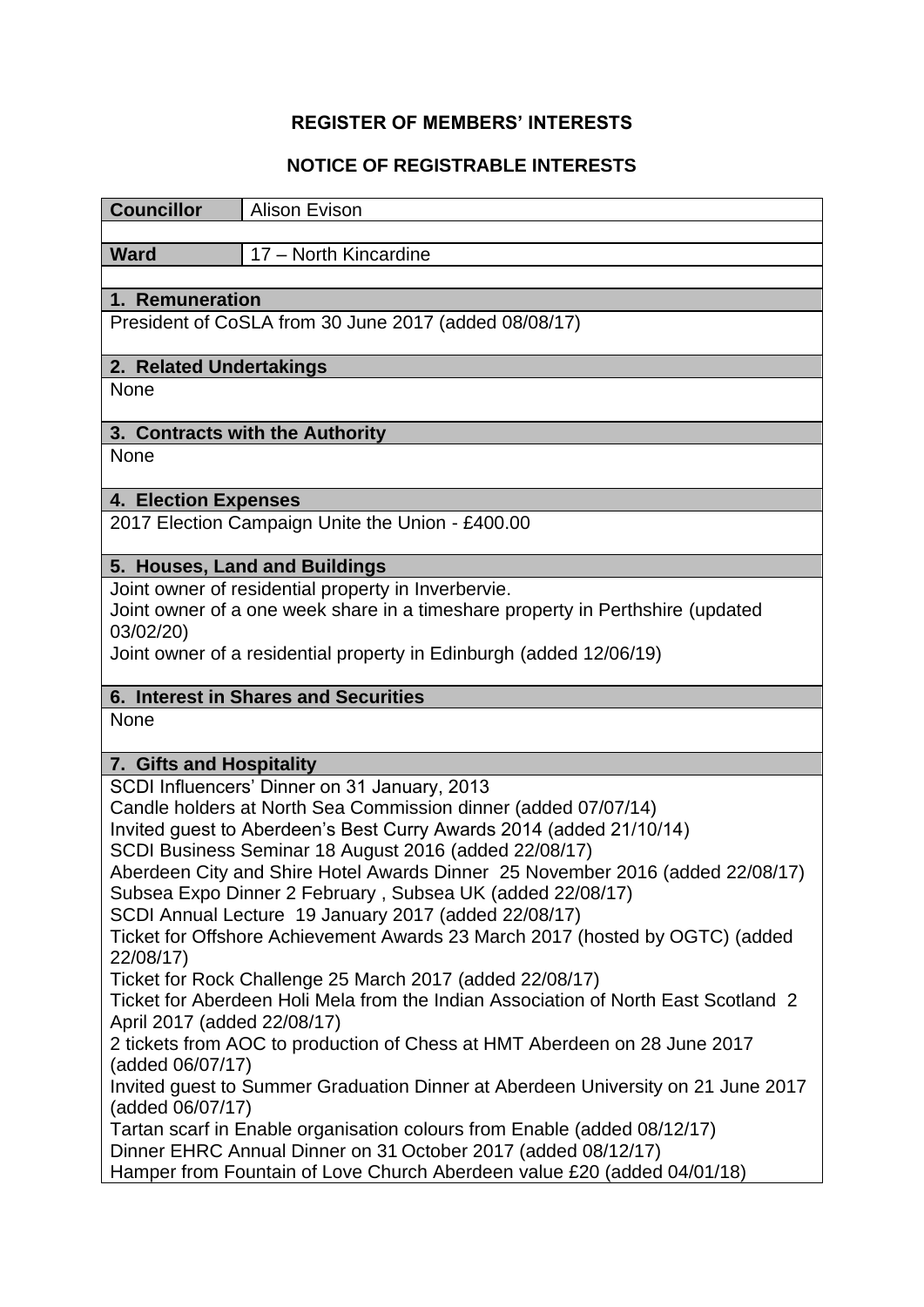SCDI Annual Dinner and Lecture on 18<sup>th</sup> January, 2018 (added 21/01/18) 18/01/18 - Dinner at SCDI Annual Lecture - Guest of SCDI (added 01/03/18) 24/01/18 - Lunch in Scottish Parliament private dining room - Guest of Angela Constance MSP (added 01/03/18) 25/01/18 - Burns Evening Reception - Guest of LGIU (added 01/03/18) 30/01/18 - Guest of Shetland Island Council at Up Helly Aa (added 01/03/18) 20/02/18 – Dinner at Scotland Excel Awards ceremony – Guest of Scotland Excel (added 01/03/18) 17/04/18 - President's Dinner at McDonald Aviemore hosted by STUC (added 24/04/18) 20/04/18 - Town Twinning Breakfast hosted by Stonehaven Town Twinning Group (added 24/04/18) 10/06/18 – Guest at opening reception Processions (added 31/07/18) 11/06/18 – Guest at National Performance Framework Dinner Balmoral Hotel (added 31/07/18) 30/08/18 – "Taste of Angus" reception from Angus Council (added 08/10/18) 04/09/18 – SCDI Dinner at the Village Hotel Kingswells (added 08/10/18) 21/09/18 – Glass Dish of the value of £50 from Governor of Rogaland, Norway (added 08/10/18) 07/11/18 – Batik garment from Dr (H.C) Ir. Tri Rismaharini MT, Mayor of Surabaya City Government, Indonesia £30 (added 19/12/2018) 11/11/2018 – 14/11/2018 - Visit to Sarajevo/Srebrenica with the Remembering Srebrenica (Scotland) (SCIO) No SCO46540 funded by Scottish Government and charitable donations – cost of trip was £349 flight and £278 food, transport, admission fees, Resad. (added 19/12/2018) 15/11/2018 - Federation of Small Businesses Annual Dinner, Grand Central Hotel, Glasgow (added 19/12/2018) 22/11/2018 – The Herald Scottish Politician of the Year Award Dinner (added 19/12/2018) 29/11/2018 – LGIU Councillor Awards Reception (added 19/12/2018) 30/11/2018 – Sunday Mail and Steven Brown Art Young Scot Award SECC (added 19/12/2018) 17/01/2019 – SCDI Annual Lecture – dinner (added 02/04/2019) 11/03/2019 – Edinburgh Dialogues – dinner (added 02/04/2019) 14/03/2019 – SOLAR Conference – lunch and gift of bottle of whisky £25 (added 02/04/2019) 14/03/2019 – St Patrick's Day Reception – hosted by Irish Consulate (added 02/04/2019) 01/09/2019 - DTAS Conference Dinner and accommodation at Westerwood Hotel, Cumbernauld (added 03/01/2020) 11/09/2019 - Conference reception (Newcastle) and desk tidy from APSE (added 03/01/2020) 16/01/2020- Annual Lecture and dinner at The Marcliffe Hotel Aberdeen (added 03/02/2020) **8. Non-Financial Interests** Former Member of SSTA

Full Member of UNITE

Registered with the General Teaching Council for Scotland Member of the Church of Scotland